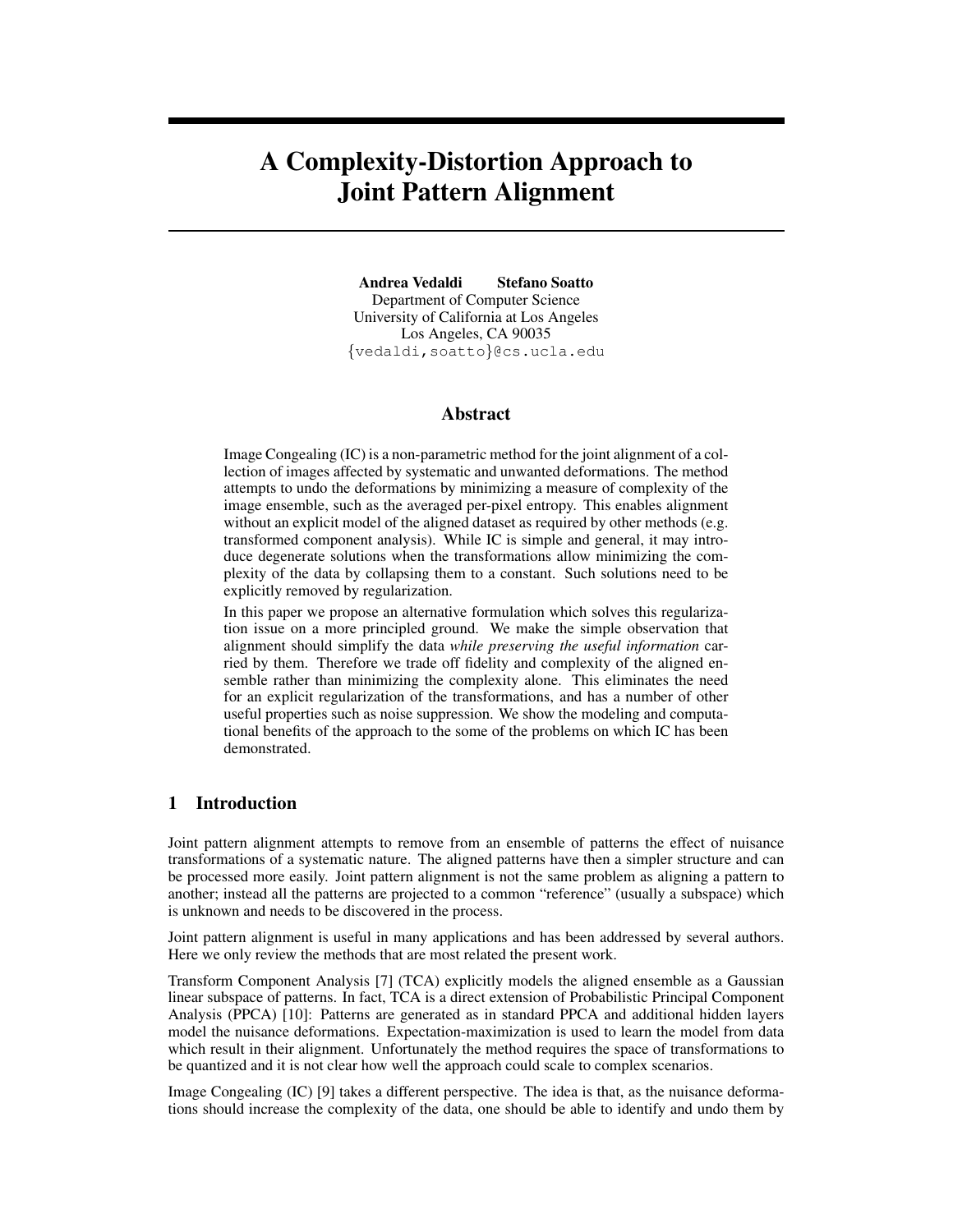contrasting this effect. Thus IC transforms the data to minimize an appropriate measure of the "complexity" of the ensemble. With respect to TCA, IC results in a lighter formulation which enables addressing more complex transformations and makes fewer assumptions on the aligned ensemble.

An issue with the standard formulation of IC is that it does not require the aligned data to be a faithful representation of the original data. Thus simplifying the data might not only remove the nuisance factors, but also the useful information carried by the patterns. For example, if entropy is used to measure complexity, a typical degenerate solution is obtained by mapping all the data to a constant, which results in minimum (null) entropy. Such solutions are avoided by explicitly regularizing the transformations, in ways that are however rather arbitrary [9].

One should instead search for an optimal compromise between complexity of the simplified data and preservation of the useful information (Sect. 2). This approach is not only more direct, but also conceptually more straightforward as no *ad hoc* regularization needs to be introduced. We illustrate some of its relationship with rate-distortion theory (Sect. 2.1) and information bottleneck [2] (Sect. 2.2) and we contrast it to IC (Sect. 2.4).

In Sect. 3 we specialize our model to the problem of image alignment as done in [9]. For this case, we show that the new model has the same computational complexity of IC (Sect. 3.1). We also show that a Gauss-Newton based algorithm is possible, which is useful to converge quickly during the final stage of the optimization (Sect. 3.2; in a similar context a descent based algorithm was introduced in [1]). In Sect. 4 we illustrate the practical behavior of the algorithm, showing how the complexitydistortion compromise affects the final solution. In particular, our results compare favorably with the ones of [9], with the added simplicity and other benefits, such as noise suppression.

## 2 Problem formulation

We formulate joint pattern alignment as the problem of finding a deformed pattern ensemble which is simpler but faithful to the original data. This is similar to a lossy compression problem [5, 4, 3] and is in fact equivalent to it in some cases (Sect. 2.1).

A *pattern (or data) ensemble*  $x \in \mathcal{X}$  is a random variable with density  $p(x)$ . Similarly, an *aligned ensemble* or *alignment*  $y \in \mathcal{X}$  of the ensemble x is another variable y that has conditional statistic  $p(y|x)$ . We seek for an alignment that is "simpler" than x but "faithful" to x. The complexity R of the alignment y is measured by an operator  $R = H(y)$  such as, for example, the entropy of the random variable  $y$  (but we will see other options). The cost of representing  $x$  by  $y$  is expressed by a *distortion function*  $d(x, y) \in \mathbb{R}_+$  and the faithfulness of the alignment y is quantified as the expected *distortion*  $D = E[d(x, y)]$ .

Consider a class W of deformations  $w : \mathcal{X} \to \mathcal{X}$  acting on the patterns X. In order for the alignment y to factor out W we consider a distortion function which is invariant to the action of  $W$ ; in particular, given a base distortion  $d_0(x, y)$ , we consider the *deformation invariant distortion* 

$$
d(x, y) = \min_{w \in \mathcal{W}} d_0(x, w(y))
$$

Thus an aligned pattern y is faithful to a deformed pattern x if it is possible to map y to x by a nuisance deformation w.

Figuring out the best alignment y boils down in optimizing  $p(y|x)$  for complexity and distortion. However, this require trading off complexity and distortion and there is no unique way of doing so. The *distortion-complexity function*  $D(R)$  gives the best distortion D that can be achieved by alignments of complexity  $R$ . All such distortion-optimal alignments are equally good in principle, and it is the application that poses an upper bound on the acceptable distortion.

 $D(R)$  can be computed by optimizing the distortion D w.r.t.  $p(y|x)$  while keeping constant the complexity  $R$ . However it is usually easier optimize the Lagrangian

$$
\min_{p(y|x)} D + \lambda R \tag{1}
$$

whose optimum is attained where the derivative of  $D(R)$  is equal to  $-\lambda$ . Then by varying  $\lambda$  one spans the graph of  $D(R)$  and finds all the optimal alignments for given complexities.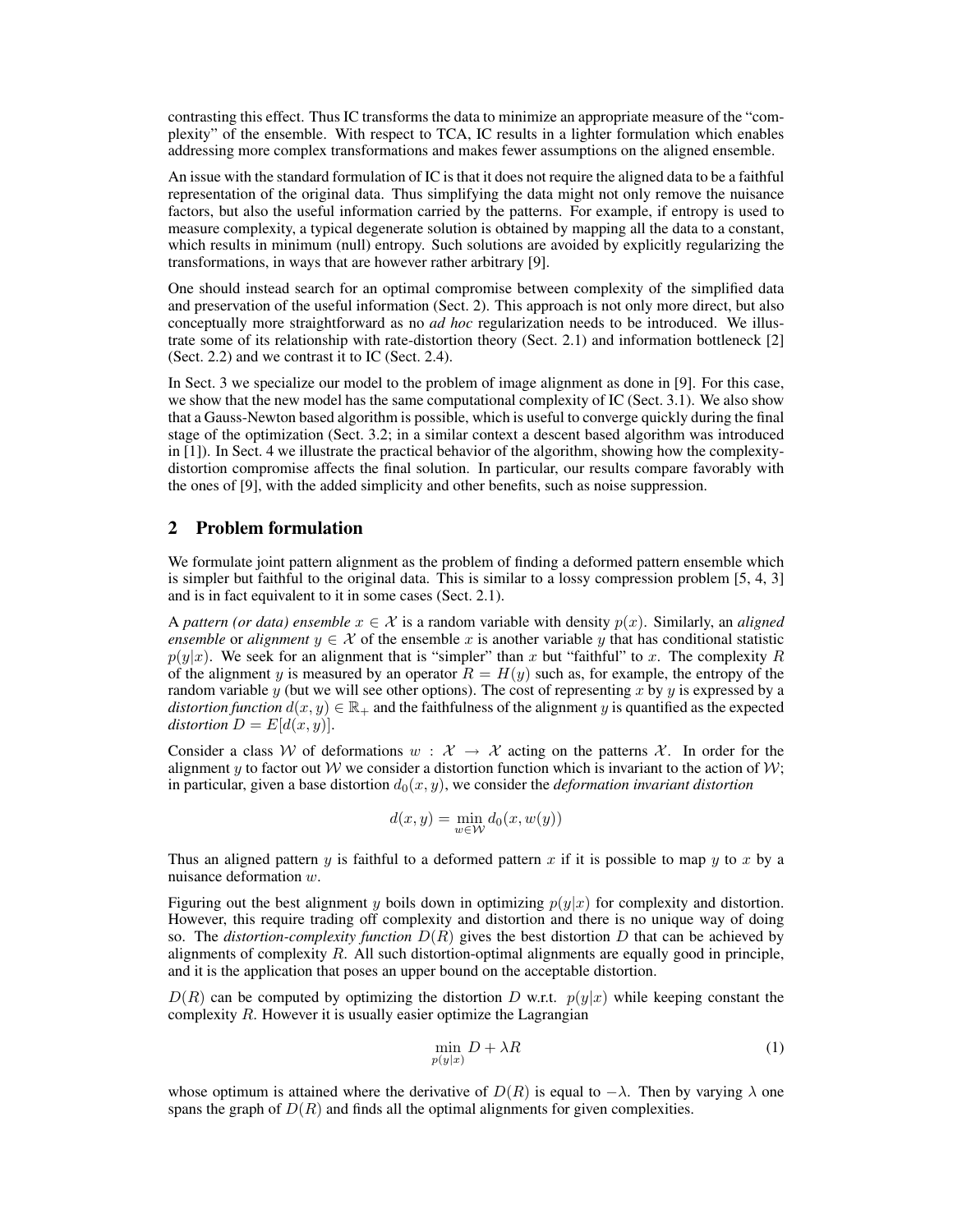#### 2.1 Relation to rate-distortion and entropy constrained vector quantization

If one chooses the mutual information  $I(x, y)$  as complexity measure  $H(y)$  in eq. (1), then (1) becomes a *rate-distortion* problem and the function  $D(R)$  a *rate-distortion function* [5]. The formulation is valid both for discrete and continuous spaces X, but yields to a mapping  $p(y|x)$  that is genuinely stochastic. Therefore the alignment y of a pattern x is in general not unique. This is because in rate-distortion y is an auxiliary variable used to derive a deterministic code for *long sequences*  $(x_1, \ldots, x_n)$  of data, not for data x in isolation.

In contrast, *entropy constrained vector quantization* [4, 3] assumes that y is finite (i.e. that it spans a finite subset of X) and that it is functionally determined by x (i.e.  $y = y(x)$ ). Then it measures the complexity of y as the (discrete) entropy  $H(y)$ . This is analogous to a rate-distortion problem, except that one searches for a "single letter" optimal coding  $y$  of  $x$  rather than an optimal coding for long sequences  $(x_1, \ldots, x_n)$ . Unlike rate-distortion, however, the aligned ensemble y is discrete even if the ensemble  $x$  is continuous.

## 2.2 Relation to information bottleneck

Information Bottleneck (IB) [2] is a special rate-distortion problem in which one compresses a variable x while preserving the information carried by x about another variable z, representing the task of interest. In this sense IB is similar to the idea proposed here. By designing an appropriate distribution  $p(x, z)$  it may also be possible to obtain an alignment effect similar to the one we seek here. For example, if W is a group of transformations, one may define  $z = z(x) = \{w(x) : w \in$  $W$ , for which z is indifferent exactly to the deformations w of x.

### 2.3 Alternative measures of complexity

Instead of the entropy  $H(y)$  or the mutual information  $I(x, y)$  we can use alternative measures of complexity that yield to more convenient computations. An example is the averaged-per-pixel entropy introduced by IC [9] and discussed in Sect. 3. Generalizing this idea, we assume that the aligned data y depend functionally on the patterns x (i.e.  $y = y(x)$ ) and we express the complexity of y as the total entropy of lower dimensional projections  $\phi_1(y), \ldots, \phi_M(y), \phi_i : \mathcal{X} \to \mathbb{R}^k$  of the ensemble.

Distortion and entropies are estimated empirically and non-parametrically. Concretely, given an ensemble  $x_1, \ldots, x_K \in \mathcal{X}$  of patterns, we recover transformations  $w_1, \ldots, w_K \in \mathcal{W}$  and aligned patterns  $y_1, \ldots, y_K \in \mathcal{X}$  that minimize

$$
\frac{1}{K} \sum_{i=1}^{K} d(x_i, w_i(y_i)) - \lambda \sum_{j=1}^{M} \frac{1}{K} \sum_{i=1}^{K} \log p_j(\phi_j(y_i)),
$$

where the densities  $p_j(\phi_j(y))$  are estimated from the samples  $\phi_j(y_1), \ldots, \phi_j(y_K)$  by histogramming (discrete case) or by a Parzen estimator [6] with Gaussian kernel  $g_{\sigma}(y)$  of variance  $\sigma$  (continuous  $case<sup>1</sup>$ ), i.e.

$$
p_j(\phi_j(y)) = \frac{1}{N} \sum_{i=1}^N g_{\sigma}(\phi_j(y) - \phi_j(y_i)).
$$

### 2.4 Comparison to image congealing

In IC [9], given data  $x_1, \ldots, x_K \in \mathcal{X}$ , one looks for transformations  $v : \mathcal{X} \to \mathcal{X}$ ,  $x \mapsto y$  such that the density  $p(y)$  estimated from samples  $y_1 = v_1(x_1), \ldots, y_K = v_K(x_K)$  has minimum entropy. If the transformations enable to do so, one can minimize the entropy by mapping all the patterns to a constant; to avoid this one considers the regularized cost function

$$
H(y) + \alpha \sum_{i} R(v_i)
$$
 (2)

<sup>&</sup>lt;sup>1</sup>The Parzen estimator implies that the differential entropy of the distributions  $p_j$  is always lower bounded by the entropy of the kernel  $g_{\sigma}$ . This prevents the differential entropy to have arbitrary small negative values.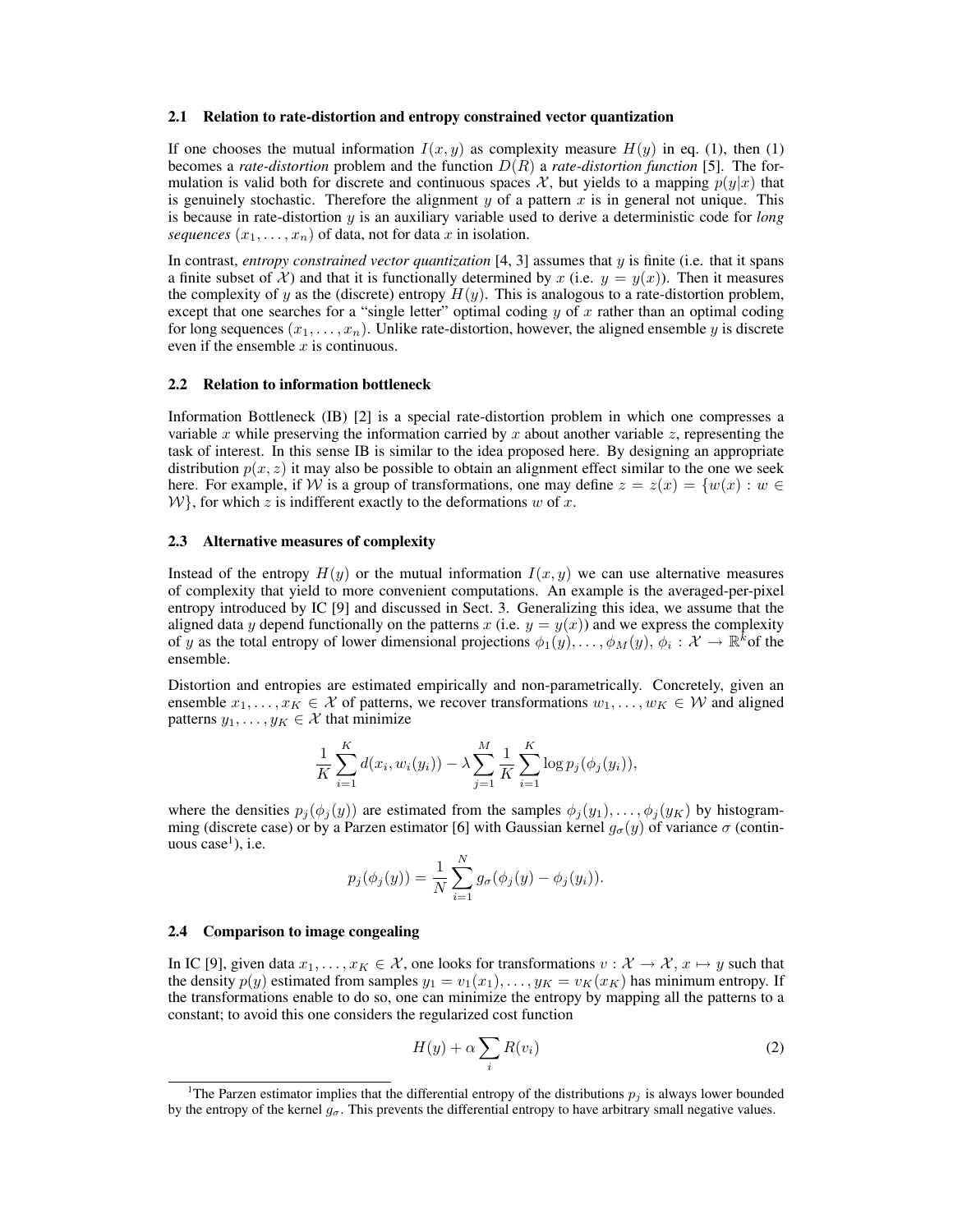where  $R(v)$  is a term penalizing unacceptable deformations. Compared to IC, in our formulation:

 $\blacktriangleright$  The distortion term  $E[d(x, y)]$  substitutes the arbitrary regularization  $R(v)$ .

 $\blacktriangleright$  The aligned patterns y are not obtained by deforming the patterns x; instead y is obtained as a  $simplification$  of x within an acceptable level of distortion. This fact induces a noise-cancellation effect (Sect. 4).

 $\blacktriangleright$  The transformations w can be rather general, even non-invertible. IC can use complex transformations too, but most likely these would need to be heavily regularized as they would tend to annihilate the patterns.

## 3 Application to joint image alignment

We apply our model to the problem of removing a family of geometric distortions from images. This is the same application for which IC [7] was proposed in the first place.

We are given a set  $I_1(x), \ldots, I_K(x)$  of digital images (pattern ensemble) defined on a regular lattice  $x \in \Lambda \subset \mathbb{R}^2$  and with range in [0,1]. The images may be affected by parametric transformations  $w_i(\cdot) = w(\cdot; q_i) : \mathbb{R}^2 \to \mathbb{R}^2$ , so that

$$
I_i(x) = T_i(wx) + n_i(x), \quad x \in \Lambda
$$

for templates (aligned ensemble<sup>2</sup>)  $T_i(y)$ ,  $y \in \Lambda$  and residuals  $n_i(x)$ . Here  $q_i$  is the vector of parameters of the transformation  $w_i$  (for example,  $w_i$  might be a 2-D affine transformation  $y = \tilde{L}x + l$ and  $q_i$  the vector  $q = \begin{bmatrix} L_{11} & L_{21} & L_{12} & L_{22} & l_1 & l_2 \end{bmatrix}$ .

The templates  $T_i(y)$ ,  $y \in \Lambda$  are digital images themselves. In order to define  $T_i(wx)$  when  $wx \notin \Lambda$ , bilinear interpolation and zero-padding are used. Therefore the symbol  $T_i(w_ix)$  really denotes the quantity

$$
T(w_i x) = A(x; w_i) T_i, \qquad x \in \Lambda
$$

where  $A(x; w_i)$  is a row vector of mixing coefficients determined by  $w_i$  and and the interpolation method being used and  $T_i$  is the vector obtained by stacking the pixels of the template  $T_i(y)$ ,  $y \in \Lambda$ . We will also use the notation  $w_i \circ T_i = A(w_i)T_i$  where the left hand side is the stacking of the warped template  $T(w_i x)$ ,  $x \in \Lambda$  and  $A(w_i)$  is the matrix whose rows are the vectors  $A(x; w_i)$  for  $x \in \Lambda$ .

The distortion is defined to be the squared  $l^2$  norm of the residual  $d(I_i, w \circ T_i) = \sum_{x \in \Lambda} (I_i(x) T_i(w_ix))^2$ . The complexity of the aligned ensemble  $T(y)$ ,  $y \in \Lambda$  is computed as in Sect. 2.3 by projecting on the image pixels and averaging their entropies (this is equivalent to assuming that the pixels are statistically independent). For each pixel  $y \in \Lambda$  a density  $p(T(y) = t)$ ,  $t \in [0, 1]$  is estimated non parametrically from the data  $\{T_1(y), \ldots, T_K(y)\}$  (we use Parzen window as explained in Sect. 2.3). The complexity of a pixel is thus

$$
H(T(y)) = -\frac{1}{K} \sum_{i=1}^{K} \log p(T_i(y)).
$$

Finally the overall cost function is obtained by summing over all pixels and averaging over all images:

$$
L(w_1, \ldots, w_K, T_1, \ldots, T_K) = \frac{1}{K} \sum_{i=1}^K \sum_{x \in \Lambda} (I_i(x) - T_i(w_i x))^2 - \lambda \frac{1}{K} \sum_{i=1}^K \sum_{y \in \Lambda} \log p(T_i(y)).
$$
 (3)

#### 3.1 Basic search

In this section we show how the optimization algorithm from [7] can be adapted to work with the new formulation. This algorithm is a simple coordinate maximization in the dimensions of the search space:

<sup>&</sup>lt;sup>2</sup>With respect to Sect. 2 the patterns  $x_i$  are now the images  $I_i$  and the alignment y are the templates  $T_i$ .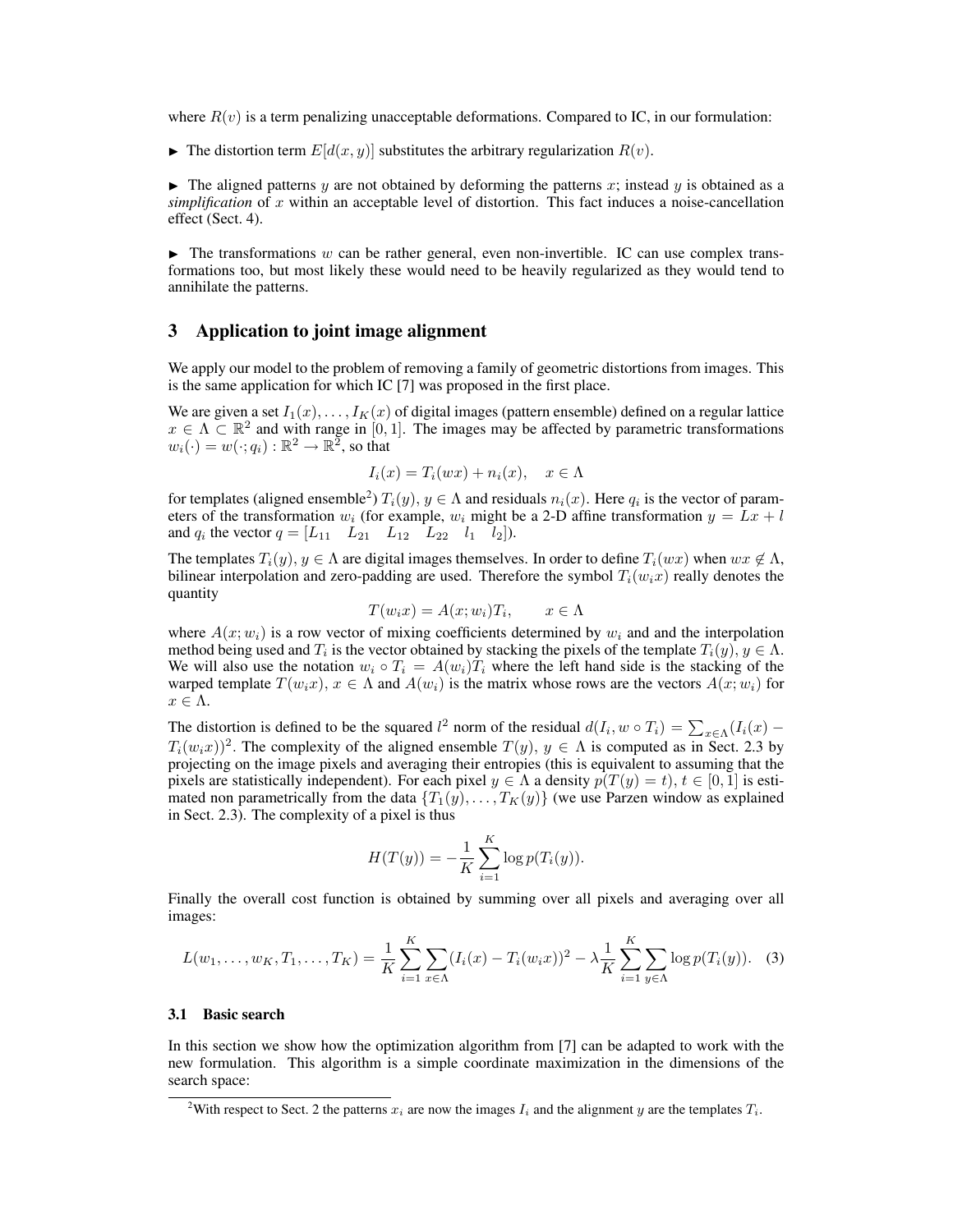- 1: Estimate the probabilities  $p(T(y))$ ,  $y \in \Lambda$  from the templates  $\{T_i(y) : i =$  $1, \ldots, K$
- 2: For each pattern  $i = 1, ..., K$  and for each component  $q_{ji}$  of the parameter vector  $q_i$ , try a few values of  $q_{ji}$ . For each value re-compute the cost function (3) and keep the best.
- 3: Repeat, refining the sampling step of the parameters.

This algorithm is appropriate if the dimensionality of the parameter vector  $q$  is reasonably small. Here we consider affine transformations for the sake of the illustration, so that  $q$  is six-dimensional.

In (1.) and (2.) estimating the probabilities  $p(T_i(y))$  and the cost function  $L(w_1, \ldots, w_K, T_1, \ldots, T_K)$  requires to know  $T_i(y)$ . As a first order approximation (as the final result will be refined by Gauss-Newton as explained in the next Section), we bypass this problem and we simply set  $T_i = w_i^{-1} \circ I_i$ , exploiting the fact that the affine transformations  $w_i$  are invertible<sup>3</sup>. Eventually all we do is substituting the regularization term  $\sum_i R(v_i)$  of [9] with the expected distortion

$$
\frac{1}{K} \sum_{i=1}^{K} \sum_{x \in \Lambda} (I_i(x) - w_i \circ (w_i^{-1} \circ I_i(x)))^2 = \frac{1}{K} \sum_{i=1}^{K} \sum_{x \in \Lambda} (I_i(x) - A(x; w_i)A(w_i^{-1})I_i)^2
$$

Note that warping and un-warping the image  $I_i$  is a lossy operation even if  $w_i$  is bijective because the transformation, applied to digital images, introduces aliasing. Thus the new algorithm is simply avoiding those transformations  $w_i$  that would introduce excessive loss of fidelity.

#### 3.2 Gauss-Newton search

With respect to IC, where only the transformations  $w_1, \ldots, w_K$  are estimated, here we compute the templates  $T_1, \ldots, T_k$  as well. While this might be not so important when a coarse approximation to the solution has to be found (for which the algorithm of Sect. 3.1 can be used), it must be taken into account to get refined results. This can be done (with a bit of numeric care) by Gauss-Newton (GN).

Applying Gauss-Newton requires to take derivatives with respect to the pixel values  $T_i(y)$ . We exploit the fact that the variables  $T(y)$  are continuous, as opposed to [9].

We still process a single image per time, reiterating several times across the whole ensemble  $\{I_1(x), \ldots, I_K(x)\}\$ . For a given image  $I_i$  we update the warp parameters  $q_i$  and the template  $T_i$  simultaneously. We exploit the fact that, as the number K of images is usually big, the density  $p(T(y))$  does not change significantly when only one of the templates  $T_i$  is being changed. Therefore  $p(T(y))$  can be assumed constant in the computation of the gradient and the Hessian of the cost function (3). The gradient is given by

$$
\frac{\partial L}{\partial q_i^+} = \sum_{x \in \Lambda} 2\Delta_i(x) \nabla T_i(w_i x) \frac{\partial w_i}{\partial q_i^+}(x), \qquad \frac{\partial L}{\partial T_i(y)} = \sum_{x \in \Lambda} 2\Delta_i(x) (A(x; w_i)\delta_y) - \sum_{y \in \Lambda} \frac{\dot{p}(T_i(y))}{p(T_i(y))}
$$

where  $\Delta_i(x) = T_i(w_i x) - I_i(x)$  is the reconstruction residual,  $A(x; w_i)$  is the linear map introduced in Sect. 3 and  $\delta_y = \delta(z - y)$  is the 2-D discrete delta function centered on y, encoded as a vector.

The approximated Hessian of the cost function (3) can be obtained as follows. First, we use the Gauss-Newton approximation for the derivative w.r.t. the transformation parameters  $q_i$ 

$$
\frac{\partial^2 L}{\partial q_i \partial q_i^{\top}} \approx \sum_{x \in \Lambda} 2 \frac{\partial w_i^{\top}}{\partial q_i}(x) \nabla^{\top} T_i(w_i x) \nabla T_i(w_i x) \frac{\partial w_i}{\partial q_i^{\top}}(x)
$$

We then have

$$
\frac{\partial^2 L}{\partial T_i(y)^2} = \sum_{x \in \Lambda} 2(A(x; w_i)\delta_y)^2 - \sum_{y \in \Lambda} \frac{\ddot{p}(T_i(y))p(T_i(y)) - \dot{p}(T_i(y))^2}{p(T_i(y))^2}
$$

$$
\frac{\partial^2 L}{\partial T_i(y)\partial T_i(z)} = \sum_{x \in \Lambda} 2(A(x; w_i)\delta_y)(A(x; w_i)\delta_z)
$$

$$
\frac{\partial^2 L}{\partial T_i(y)\partial q^\top} = \sum_{x \in \Lambda} 2(A(x; w_i)\delta_y)\nabla T_i(w_i x) \frac{\partial w_i}{\partial q_i^\top} + \sum_{x \in \Lambda} 2\Delta_i(x)A(x; w_i) [D_1\delta_y \quad D_2\delta_y] \frac{\partial w_i}{\partial q_i^\top}
$$

<sup>&</sup>lt;sup>3</sup>Our criterion avoids implicitly non-invertible affine transformations as they yield highly distorted codes.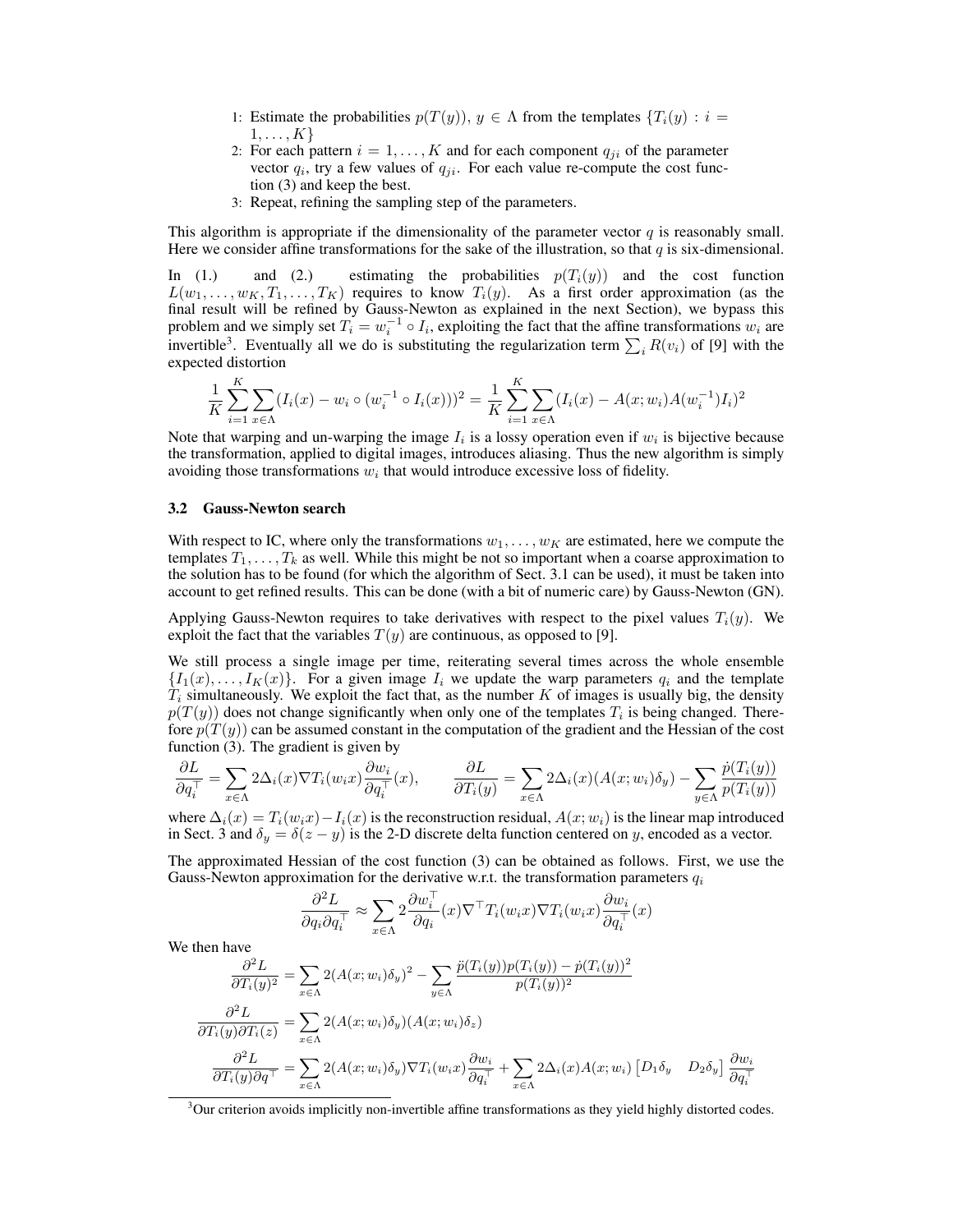

Figure 1: Toy example. Top left. We distort the patterns by applying translations drawn uniformly from the 8-shaped region (the center corresponds to the null translation). Top. We show the gradient based algorithm while it gradually aligns the patterns by reducing the complexity of the alignment y. Dark areas correspond to high values of the density of the alignment; we also superimpose the trajectory of one of the patterns. Unfortunately the gradient based algorithm, being a local technique, gets trapped in two local modes (the modes can however be fused in a post-processing stage). Bottom. The basic algorithm completely eliminates the effect of the nuisance transformations doing a better job of avoiding local minima. Although for this simple problem the basic search is more effective, on more difficult scenarios the extra complexity of the Gauss-Newton search pays off (see Sect. 4).

where  $D_1$  is the discrete linear operator used to compute the derivative of  $T_i(y)$  along its first dimension and  $D_2$  the analogous operator for the second dimension. The second term of the last equation gives a very small contribution and can be dropped.

The equations are all straightforward and result in la linear system

$$
\delta \theta ^{\top} \left( \frac{\partial ^2 L}{\partial \theta \partial \theta ^{\top} } \right) = - \frac{\partial L}{\partial \theta ^{\top} }
$$

where the vector  $\theta^{\top} = [q^{\top}T(y_1) \dots T(y_n)]$  has size in the order of the number of pixels of the template  $T(y)$ ,  $y \in \Lambda$ . While this system is large, it is also extremely sparse an can be solved rather efficiently by standard methods [8].

## 4 Experiments

The first experiment (Fig.1) is a toy problem illustrating our method. We collect K patterns  $x_i$ ,  $i = 1, \ldots, K$  which are arrays of M 2D points  $x_i = (x_{1i}, \ldots, x_{Mi})$ . Such points are generated by drawing  $M$  i.i.d. samples from a 2-D Gaussian distribution and adding a random translation  $w_i \in \mathbb{R}^2$  to them. The distribution of the translations  $w_i$  is generic (in the example  $w_i$  is drawn uniformly from an 8-shaped region of the plane): This is not a problem as we do not need to make any particular assumptions on w besides that it is a translation. The distortion  $d(x_i, y_i)$  is simply the sum of the Euclidean distances  $\sum_{j=1}^{m} ||y_{ji} + w_i - x_{ji}||^2$  between the patterns  $x_i$  and the transformed codes  $w_i(y_i) = (y_{1i} + w_i, \dots, y_{mi} + w_i)$ . The distribution  $p(y_i)$  of the codes is assumed to factorize as  $p(y_i) = \prod_{j=1} p(y_{ji})$  where the  $p(y_{ji})$  are identical densities estimated by Parzen window from all the available samples  $\{y_{ji}, j = 1, \ldots, M, i = 1, \ldots, K\}.$ 

In the second experiment (Fig. 2) we align hand-written digits extracted from the NIST Special Database 19. The results (Fig. 3) should be compared to the ones from [9]: They are of analogous quality, but they were achieved without regularizing the class of admissible transformations. Despite this, we did not observe any of the aligned patterns to collapse. In Fig. 4 we show the effect of choosing different values of the parameter  $\lambda$  in the cost function (3). As  $\lambda$  is increased, the alignment complexity is reduced and the fidelity of the alignment is degraded. By an appropriate choice of  $\lambda$ , the alignment can be regarded as a "restoration" or "canonization" of the pattern which abstracts from details of the specific instance.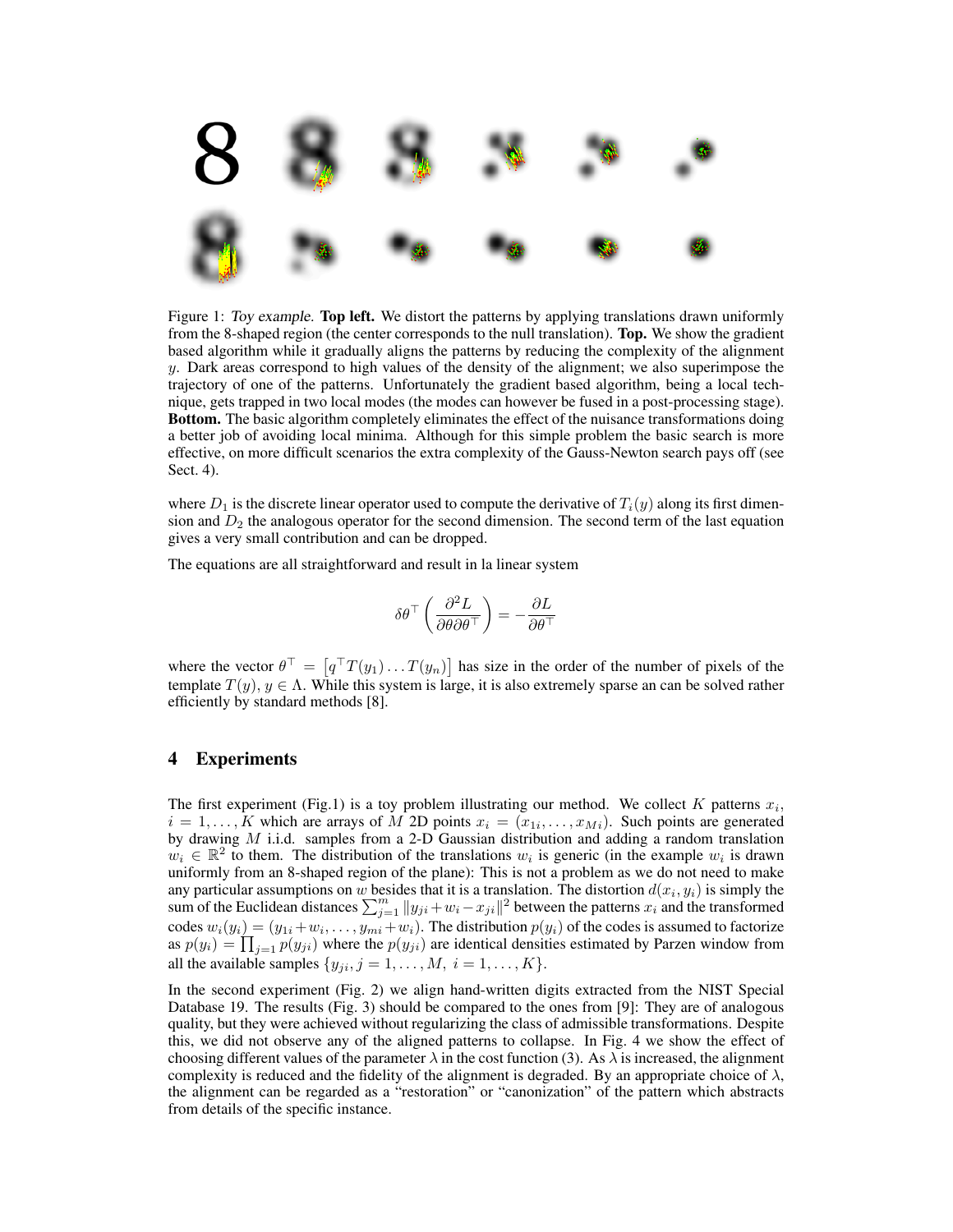

Figure 2: Basic vs GN image alignment algorithms. Left. We show the results of applying the basic image alignment algorithm of Sect. 3.1. The patterns are zeroes from the NIST Special Database 19. We show in writing order: The expected value  $E[T(y)]$ ; the per-pixel entropy  $H(T(y))$  (it can be negative as it is differential); a 3-D plot of the same function  $H(T(y))$ ; the distortion-complexity diagram as the algorithm minimizes the function  $D + \lambda R$  (in green we show some lines of constant cost); the probability  $p(T(y) = l)$  as  $l \in [0, 1]$  and y varies along the middle scan-line; and the perpixel distortion  $D(x) = E[(I(x) - T(wx))^2]$ . **Right.** We demonstrate the GN algorithm of Sect. 3.2. The algorithm achieves a significantly better solution in term of the cost function (3). Moreover GN converges in only two sweeps of the dataset, while the basic algorithm after 10 sweeps is still slowly moving. This is due to the fact that GN selects both the best search direction and step size, resulting in a more efficient search strategy.



Figure 3: Aligned patterns. Left. A few patterns from NIST Special Database 19. Middle. Basic algorithm: Results are very similar to [9], except that no regularization on the transformations is used. Right. GN algorithm: Patterns achieve a better alignment due to the more efficient search strategy; they also appear to be much more "regular" due to the noise cancellation effect discussed in Fig. 4. Bottom. More examples of patterns before and after GN alignment.

# 5 Conclusions

IC is a useful algorithm for joint pattern alignment, both robust and flexible. In this paper we showed that the original formulation can be improved by realizing that alignment should result in a *simplified representation of the useful information carried by the patterns* rather than a simplification of the patterns. This results in a formulation that does not require inventing regularization terms in order to prevent degenerate solutions. We also showed that Gauss-Newton can be successfully applied to this problem for the case of image alignment and that this is in some regards more effective than the original IC algorithm.